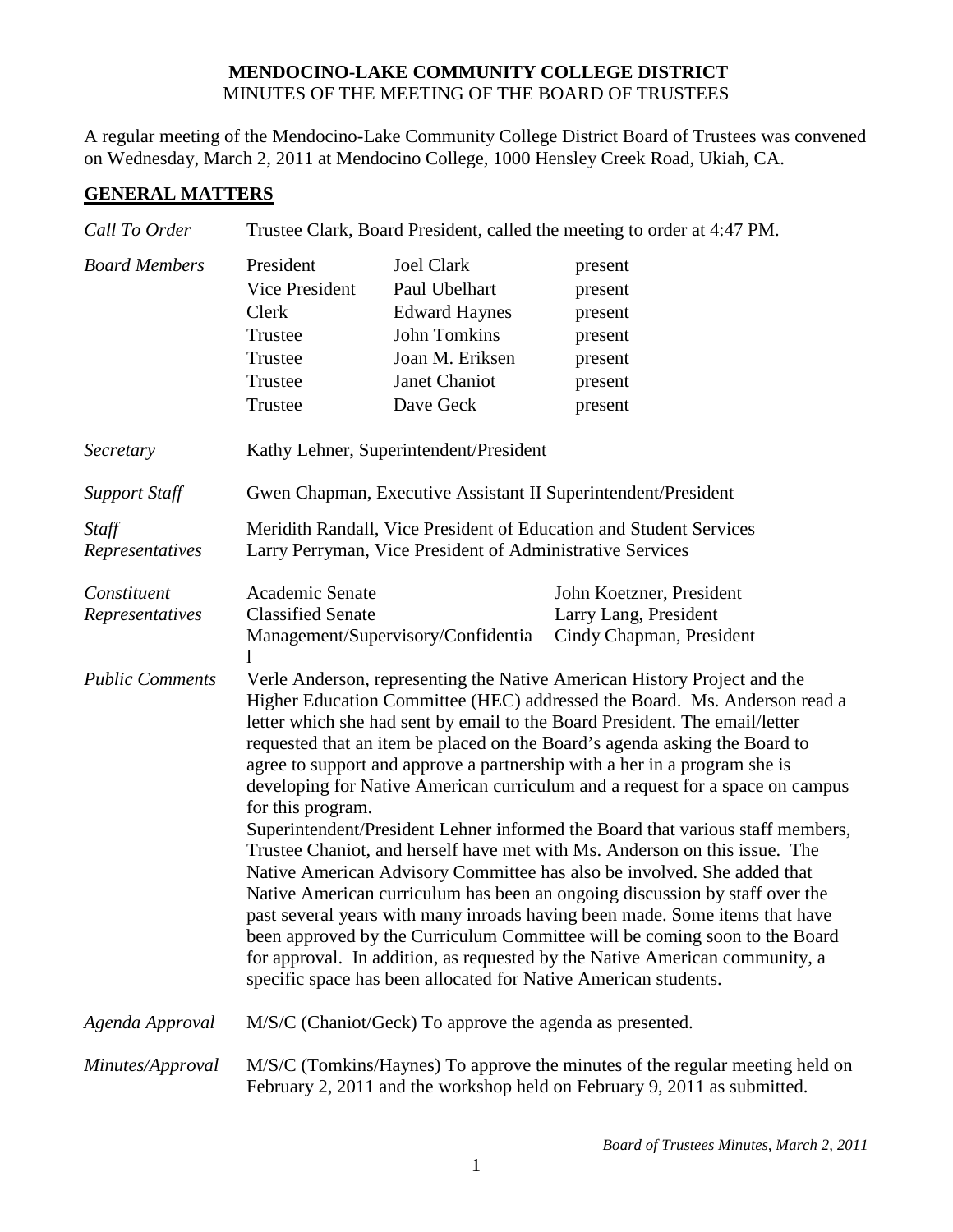|                                                  | <b>CLOSED SESSION</b><br>Trustees adjourned to Closed Session at 5:04 PM<br>Trustee Clark announced that item 2.2 Collective Bargaining will be discussed<br>and that no action will be taken.<br>Trustees returned to Open Session at 5:16 PM.                                                                                                       |
|--------------------------------------------------|-------------------------------------------------------------------------------------------------------------------------------------------------------------------------------------------------------------------------------------------------------------------------------------------------------------------------------------------------------|
| <b>Consent Agenda</b>                            | M/S/C (Tomkins/Geck) To approve the Consent Agenda as amended. Items 4.3<br>Budget Priorities and Principles Resolution, and 4.4 Award of Audit Contract<br>were removed from the consent agenda.                                                                                                                                                     |
|                                                  | Roll Call Vote: Trustees Tomkins, Geck, Chaniot, Eriksen, Ubelhart, Haynes<br>and $Clark - yes$                                                                                                                                                                                                                                                       |
|                                                  | Items with an asterisk * were approved by one motion as the Consent Agenda.                                                                                                                                                                                                                                                                           |
| $Employment -$<br>Short-Term<br><b>Employees</b> | <b>Personnel</b><br>*RESOLVED, That the Mendocino-Lake Community College District Board of<br>Trustees does hereby ratify the Short-Term Employees as submitted.                                                                                                                                                                                      |
| Administrator<br>Contract                        | *RESOLVED, That the Mendocino-Lake Community College District Board of<br>Trustees does hereby approve the administrator contract from July 1, 2011 – June<br>30, 2012 for Minerva Flores, Program Manager- CAMP.                                                                                                                                     |
| Volunteers                                       | *RESOLVED, That the Mendocino-Lake Community College District Board of<br>Trustees does hereby approve the volunteers as submitted.                                                                                                                                                                                                                   |
| Leave of Absence                                 | *RESOLVED, That the Mendocino-Lake Community College District Board of<br>Trustees does hereby approve a 0.15 FTE unpaid leave of absence for Jody<br>German for 2011-12.                                                                                                                                                                             |
| <b>Faculty Contracts</b>                         | *RESOLVED, That the Mendocino-Lake Community College District Board of<br>Trustees does hereby approve two year contracts for 2011-12 and 2012-13 for<br>Marcus Frederickson, Aeron Ives, Conan McKay and Bart Rawlinson; and one<br>year contracts for 2011-12 for Timothy Beck, Jeffery Bergamini, Doug Boswell,<br>Rhea Hollis, and Vivian Varela. |
| Tentative<br>Agreement and<br>Side Letter MCFT   | *RESOLVED, That the Mendocino-Lake Community College District Board of<br>Trustees does hereby ratify the May 2010 side letter and the December 14, 2010<br>tentative agreement with the Mendocino College Federation of Teachers<br>(MCFT).                                                                                                          |
| $Retirement -$<br>M/S/C                          | *RESOLVED, That the Mendocino-Lake Community College District Board of<br>Trustees does hereby accept the resignation of Jim Mastin, effective December<br>30, 2011.                                                                                                                                                                                  |
| Contract<br>Amendment -<br>Management            | *RESOLVED, That the Mendocino-Lake Community College District Board of<br>Trustees does hereby approve a contract amendment for Laura Mora-Bravo as<br>presented.                                                                                                                                                                                     |
| Faculty Contract-                                | *RESOLVED, That the Mendocino-Lake Community College District Board of<br>Board of Trustees Minutes, March 2, 2011                                                                                                                                                                                                                                    |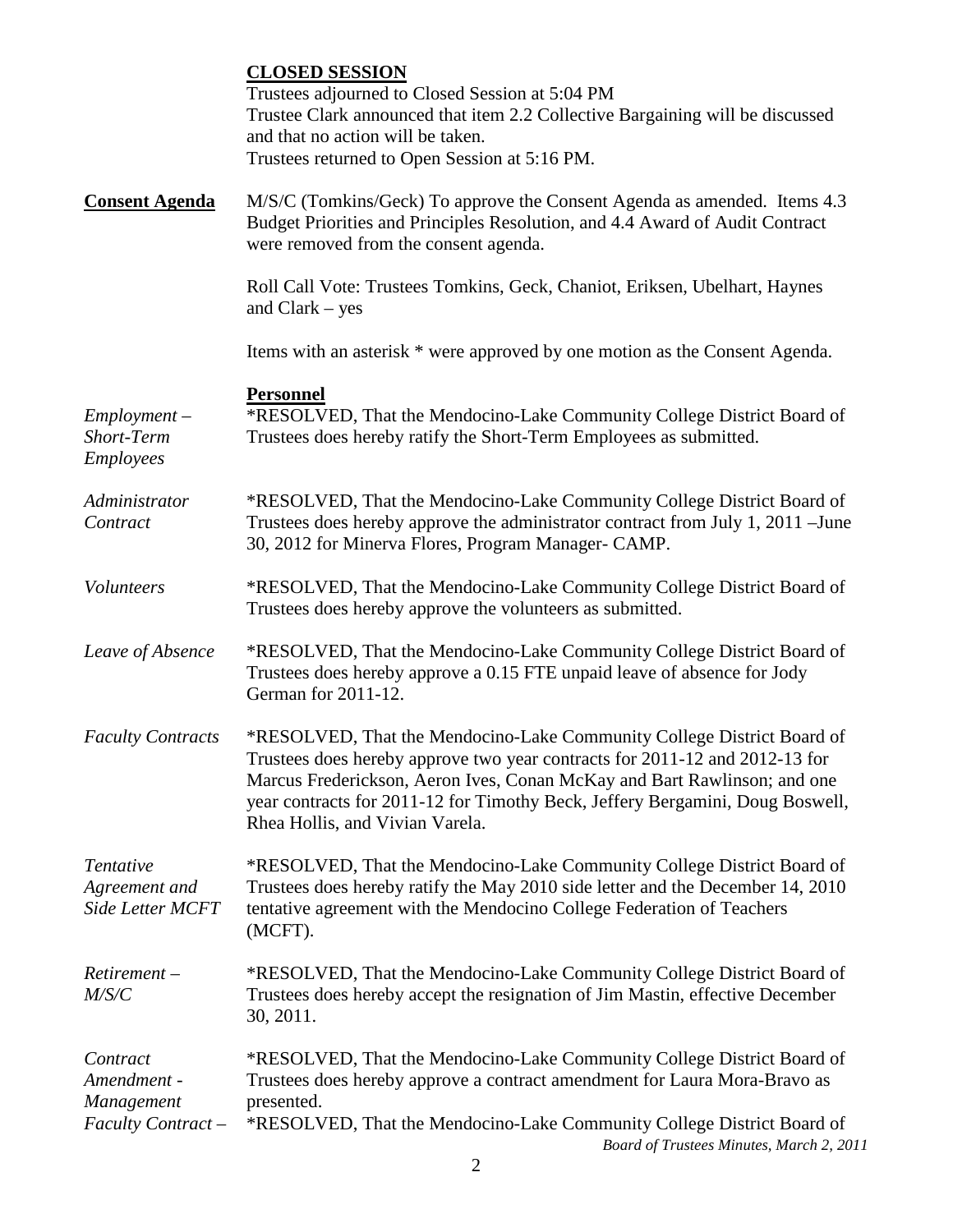| Categorically<br><b>Funded</b>                                    | Trustees does hereby approve a temporary, non-tenure track, categorically-<br>funded, full-time faculty contract (EC 87470) for Alicia Mendoza, Counselor-<br>CAMP for 2011-12.                                                                                                                                                                                                                                                                                                                                                                                                                                                                                    |
|-------------------------------------------------------------------|--------------------------------------------------------------------------------------------------------------------------------------------------------------------------------------------------------------------------------------------------------------------------------------------------------------------------------------------------------------------------------------------------------------------------------------------------------------------------------------------------------------------------------------------------------------------------------------------------------------------------------------------------------------------|
| Non-Renewal of<br><b>Faculty Contract</b>                         | *RESOLVED, That the Mendocino-Lake Community College District Board of<br>Trustees does hereby not renew a temporary, non-tenure track faculty contract<br>for Nora Danning for 2011-12.                                                                                                                                                                                                                                                                                                                                                                                                                                                                           |
| Fiscal Report as of<br>January 31, 2011                           | <b>Other Items</b><br>* RESOLVED, That the Mendocino-Lake Community College District Board of<br>Trustees does hereby accept the fiscal report as submitted.                                                                                                                                                                                                                                                                                                                                                                                                                                                                                                       |
| Resolution<br>$03 - 11 - 01$<br>SB 1440                           | *RESOLVED, That the Mendocino-Lake Community College District Board of<br>Trustees does hereby adopt Resolution 03-11-01 in support of implementing<br>SB1440.                                                                                                                                                                                                                                                                                                                                                                                                                                                                                                     |
| Resolution<br>$03 - 11 - 02$<br><b>Budget Priorities</b>          | M/S/C (Geck/Chaniot) RESOLVED, That the Mendocino-Lake Community<br>College District Board of Trustees does hereby adopt Resolution 03-11-02 in<br>support of California Community Colleges Priorities and Principles as amended<br>at the meeting.                                                                                                                                                                                                                                                                                                                                                                                                                |
|                                                                   | Trustee Haynes requested this item be removed from the Consent Agenda to<br>discuss the resolution's relationship with A 2020 Vision for Student Success.<br>Following discussion, the Board added "as proposed in the Finance and<br>Affordability section" to the second to last paragraph of the resolution.                                                                                                                                                                                                                                                                                                                                                    |
|                                                                   | Roll Call Vote: Trustees Tomkins, Geck, Chaniot, Eriksen, Ubelhart, Haynes<br>and $Clark - yes$                                                                                                                                                                                                                                                                                                                                                                                                                                                                                                                                                                    |
| Awarding of Audit<br>Contract for Year<br>Ending<br>June 30, 2011 | M/S/C (Chaniot/Tomkins) RESOLVED, That the Mendocino-Lake Community<br>College District Board of Trustees does hereby award the 2010-2011 audit<br>contract for a not-to-exceed price of \$49,400 to the Certified Public Accounting<br>firm Nystrom & Company.                                                                                                                                                                                                                                                                                                                                                                                                    |
|                                                                   | Trustee Haynes requested this item be removed to discuss the timeline for<br>changing auditors. He commented that the Board had previously discussed<br>changing auditors every five years and asked where the District is in that<br>timeline.<br>Vice President Perryman mentioned the following two items:<br>There are a limited number of auditing firms that are qualified to perform<br>community college accounting/auditing. The last time we went out to bid,<br>the next best bid was \$20,000 higher.<br>Consideration should be given to the fact that it can take several years for a<br>$\bullet$<br>firm to become familiar with the organization. |
|                                                                   | The Board considered obtaining bids for the next fiscal year's audit, but<br>following discussion, determined that in this difficult fiscal time, it would be<br>advantageous to continue to use an auditing firm familiar with the District and<br>one that the Board is comfortable with the fees. The Board directed staff to go<br>out for bids in March of 2013.<br><b>Action Items</b>                                                                                                                                                                                                                                                                       |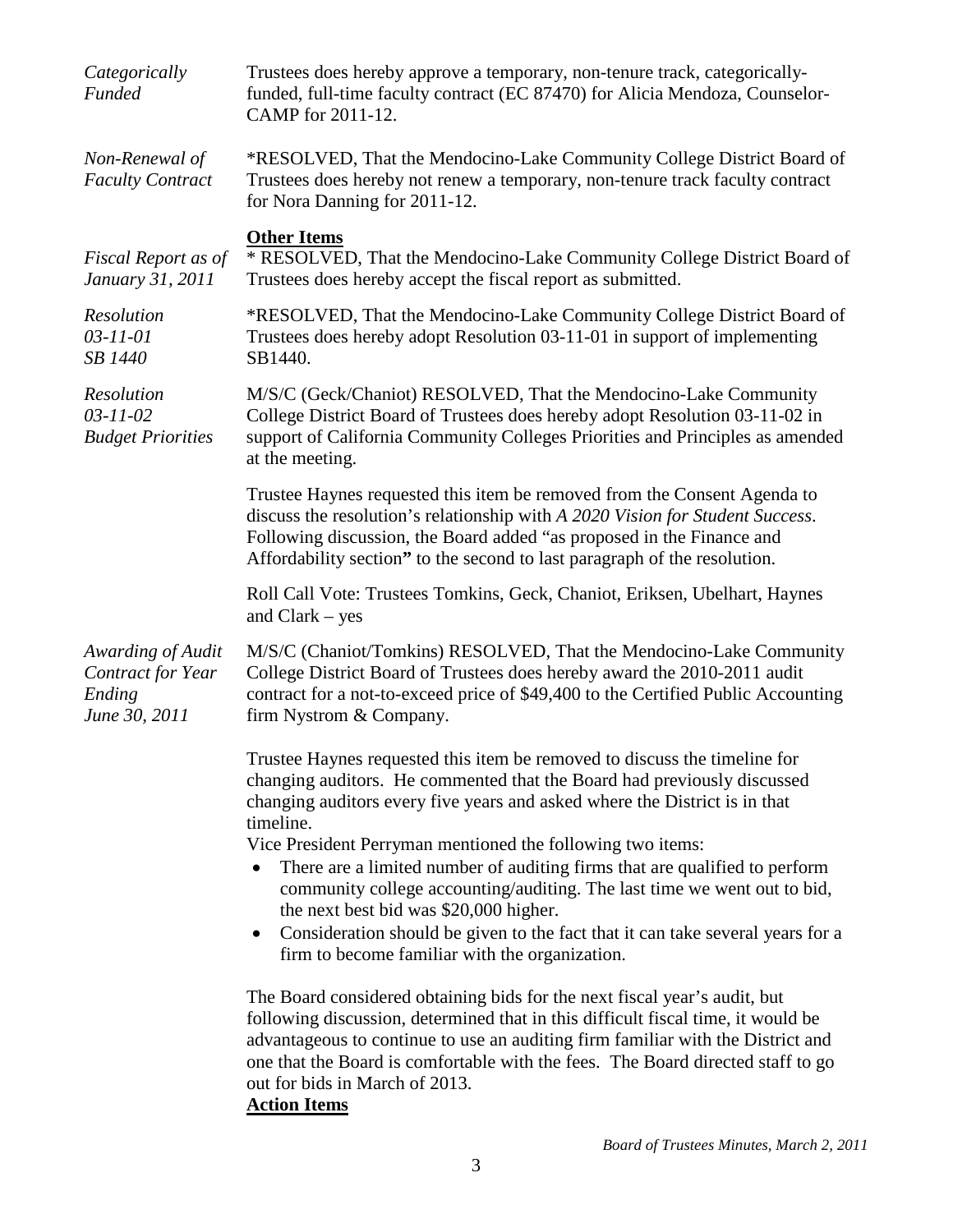| <b>Accreditation Mid-</b><br><b>Term Report</b>           | M/S/C (Geck/Tomkins) RESOLVED, That the Mendocino-Lake Community<br>College District Board of Trustees does hereby approve the Accreditation Mid-<br>Term Report.                                                                                                                                                                                                                                                                                                                              |
|-----------------------------------------------------------|------------------------------------------------------------------------------------------------------------------------------------------------------------------------------------------------------------------------------------------------------------------------------------------------------------------------------------------------------------------------------------------------------------------------------------------------------------------------------------------------|
|                                                           | The Board commended staff for their work on the report.                                                                                                                                                                                                                                                                                                                                                                                                                                        |
| <b>Board Policy</b><br>Revision<br>Policy                 | M/S/C (Haynes/Geck) RESOLVED, That the Mendocino-Lake Community<br>College District Board of Trustees does hereby approve the revised Policy 209<br>Trustees Compensation and Benefits as submitted.                                                                                                                                                                                                                                                                                           |
| President's Report                                        | <b>Informational Reports</b><br>A written report was submitted by Superintendent/President Lehner. The<br>following was offered in addition:<br>The Board thanked Superintendent/President Lehner for her weekly budget<br>update reports that she has been sending to staff and sharing with the Board.<br>Superintendent/President Lehner reminded the Board that there are tickets<br>available for the Hall of Fame dinner.                                                                |
| <b>Education</b> and<br><b>Student Services</b><br>Report | A written report was submitted by Meridith Randall, Vice President of<br>Education and Student Services. The following was offered in addition:<br>Trustee Geck commented on the Community Connections project saying<br>that his involvement has been very successful.                                                                                                                                                                                                                        |
| Administrative<br><b>Services Report</b>                  | A written report was submitted by Larry Perryman, Vice President of<br>Administrative Services. The following was offered in addition:<br>Vice President Perryman gave an update on the new process for surplus<br>sales. Staff will be working with a firm to sell items on EBAY.                                                                                                                                                                                                             |
| Measure W Bond<br><b>Project Report</b>                   | The Facilities Master Plan was submitted as information.                                                                                                                                                                                                                                                                                                                                                                                                                                       |
| Mendocino<br>College<br>Foundation, Inc.                  | A written report was submitted by Katie Wojcieszak, Executive Director of the<br>Mendocino College Foundation. The following was offered in addition:<br>The Board questioned the item in the report on the gap in insurance<br>coverage for the Foundation and asked if this also applied to the<br>Trustees. Vice President Perryman answered "yes" and added that he will<br>be obtaining quotes from our insurance carriers and making a<br>presentation to the Board at a future meeting. |
| Constituents<br>Report                                    | There were no written reports. Oral reports were given as follows:<br>Cindy Chapman reported from the Management/Supervisory/Confidential<br>Group has approved making a donation to the Foundation for the Adopt-a-<br>5th grader program.<br>John Koetzner reported that the Academic Senate and the Full-Time Faculty<br>$\bullet$<br>Union are supporting Superintendent/President Lehner in her visit to the<br>Board of Governors regarding the 50% law waiver.                          |
| <b>Health Benefits</b><br>Report                          | A written report was submitted as information.                                                                                                                                                                                                                                                                                                                                                                                                                                                 |
|                                                           | Tweeter Communication                                                                                                                                                                                                                                                                                                                                                                                                                                                                          |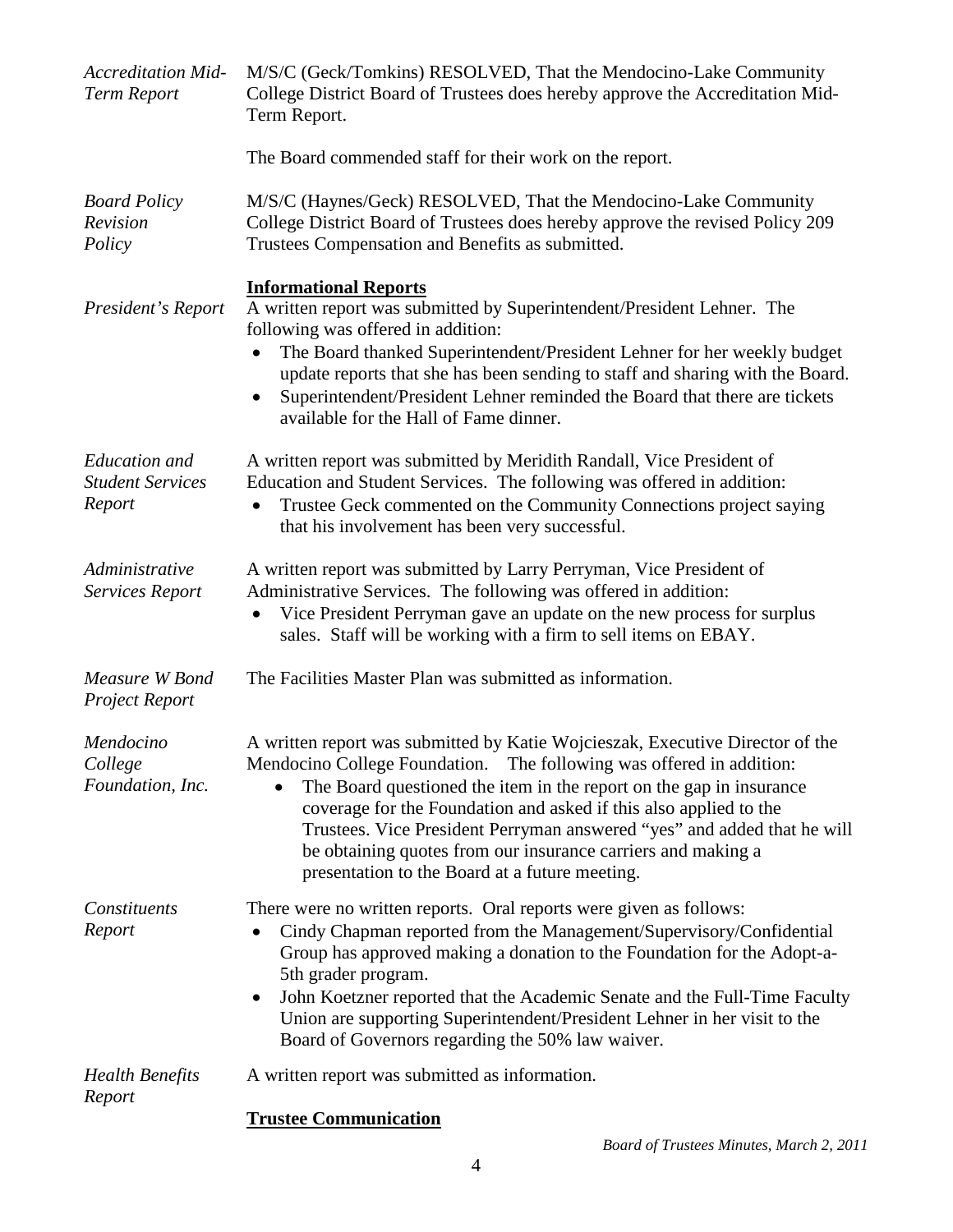| <b>Trustee Reports</b>                                      | Written reports were submitted by Trustees Ubelhart and Chaniot. Oral reports<br>were given by Trustees Eriksen and Haynes.                                                                                                                                                                                                                                                                                                                          |
|-------------------------------------------------------------|------------------------------------------------------------------------------------------------------------------------------------------------------------------------------------------------------------------------------------------------------------------------------------------------------------------------------------------------------------------------------------------------------------------------------------------------------|
| Report on the<br>Activity of the<br><b>CCCT</b> Board       | Trustee Chaniot submitted a written report on the activity of the CCCT Board.                                                                                                                                                                                                                                                                                                                                                                        |
| <b>Ad Hoc Committee</b>                                     | Trustee Clark appointed an ad hoc committee for possible revisions to Policy<br>204 Organization, specifically to work on the process of electing officers.                                                                                                                                                                                                                                                                                          |
|                                                             | Committee members appointed are Trustees Geck, Tomkins, and Chaniot.<br>Trustee Geck will serve as chair and will coordinate the meeting of the<br>committee.                                                                                                                                                                                                                                                                                        |
| Participation in<br>the Adopt $-A-5^{th}$<br>Grader Program | Trustees discussed participating financially in Adopt-A-5 <sup>th</sup> Grader program with<br>a donation from each Trustee annually. It was the consensus of the Board to<br>participate. The Foundation will assign a school for this year, but in future<br>years, the Board will be able to choose a school.                                                                                                                                     |
|                                                             | <b>Presentations to Inform the Board - Time Certain 6:00 PM</b><br>Margaret Sanchez, Director of the Learning Center and MESA, introduced<br>Gonzalo Parajon and Yahaira Chavez, two of the four students who received the<br>Eisenhower Fellowship. All four students were awarded a \$5,000 scholarship<br>and attended a national conference in Washington DC where they gave a<br>presentation on their research in the field of transportation. |
|                                                             | The students discussed their educational goals and shared with the Board their<br>presentation from the Washington DC conference. The Trustees thanked the<br>students for their impressive presentation.                                                                                                                                                                                                                                            |
| Meeting<br>Organization                                     | <b>Board Operations</b><br>Trustee Protocols: A draft revision of Trustee Protocols was presented for<br>review. Following discussion it was consensus to accept the proposed revision<br>with new protocols added and the wording "in accordance with the Brown Act"<br>added under "Purpose."<br>New protocols:                                                                                                                                    |
|                                                             | 1. Discuss action items only after they have been moved and seconded.<br>2. Do not repeat points that have already been made.<br>3. Oral reports by Trustees should be limited to items that occurred after<br>written reports were submitted.                                                                                                                                                                                                       |
|                                                             | <b>Trustee Reports:</b><br>Trustee Clark began the discussion by relating that at the Board Chair workshop<br>in Sacramento he learned that trustee reports are most effective if they bring new<br>information to the Board or offer information that helps improve the Board's<br>function or carry out the Board's mandate or priorities.                                                                                                         |
|                                                             | The Trustees discussed what types of things they would like to see in Trustee<br>Reports:                                                                                                                                                                                                                                                                                                                                                            |
|                                                             | It is helpful to read about what each other is doing and know about things                                                                                                                                                                                                                                                                                                                                                                           |